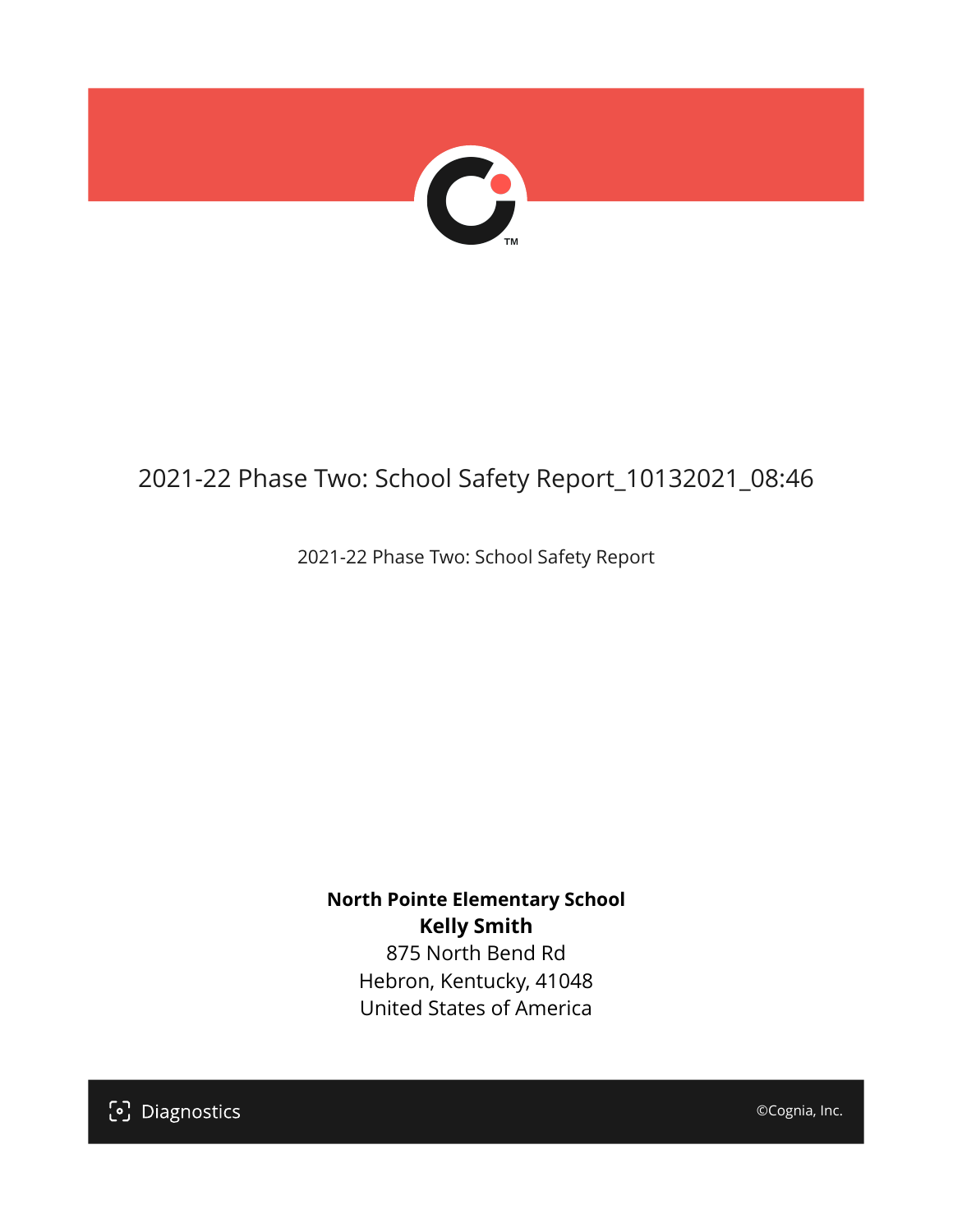#### **Table of Contents**

| 2021-22 Phase Two: School Safety Report |  |
|-----------------------------------------|--|
|                                         |  |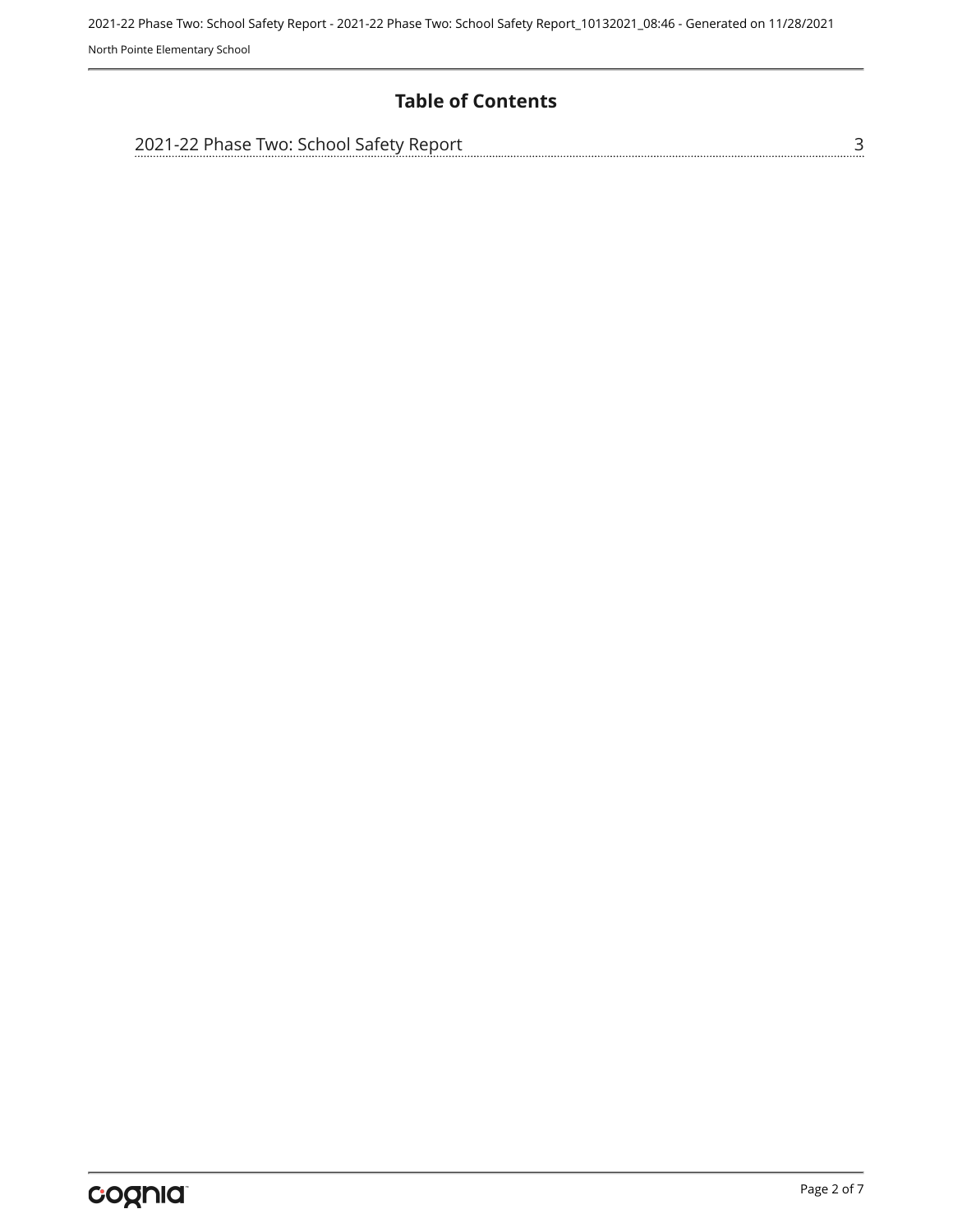### <span id="page-2-0"></span>**2021-22 Phase Two: School Safety Report**

School Safety Report

Pursuant to KRS 158.162, the local board of education shall require the school council or, if none exists, the principal in each school to adopt an emergency plan that must be utilized in case of fire, severe weather, earthquake, or a building lockdown and that: establishes evacuation routes; identifies the best available severe weather zones; develops earthquake protocols for students; and, develops and adheres to practices controlling access to the school building. The emergency plan shall be annually reviewed by the council, principal, and first responders and revised as needed.

In addition to the emergency plan requirements in KRS 158.162, KRS 158.164 requires the local board of education to direct the school council or, if none exists, the principal in each school to establish procedures to perform a building lockdown and to invite local law enforcement to assist in establishing lockdown procedures.

KRS 158.162 also requires the emergency plan be discussed with all school staff prior to the first instructional day of the school year and provided, along with a diagram of the facility, to appropriate first responders. Further, the principal in each school shall conduct, at a minimum, the following emergency response drills within the first 30 instructional days of the school year and again during the month of January: one severe weather drill, one earthquake drill, and one lockdown drill. In addition, required fire drills shall be conducted according to administrative regulations promulgated by the Department of Housing, Buildings and Construction.

Questions Related to the Adoption and Implementation of the Emergency Plan 1. Has the school council or, where applicable, principal adopted an emergency plan in accordance with local board policy and in compliance with the specifications in KRS 158.162(3)?

*If the answer is "no", please explain in the comment box. Please note that Senate Bill 1 (2019) and Senate Bill 8 (2020) amended KRS 158.162(3)(d) to require, for example, classroom doors remain closed and locked during instructional time (with limited exceptions) as well as classroom doors with windows be equipped with material to quickly cover the window during a building lockdown. Schools are encouraged to comply with these changes as soon as practicable but, if needed, have until July 1, 2022 to fully implement. Accordingly, failure to comply with KRS 158.162(3)(d), as amended, should not be reported herein until the 2022-2023 school year and beyond.*

#### Yes

2. Has the school provided local first responders with a copy of the school's emergency plan along with a diagram of the school as required by KRS 158.162(2)(b)?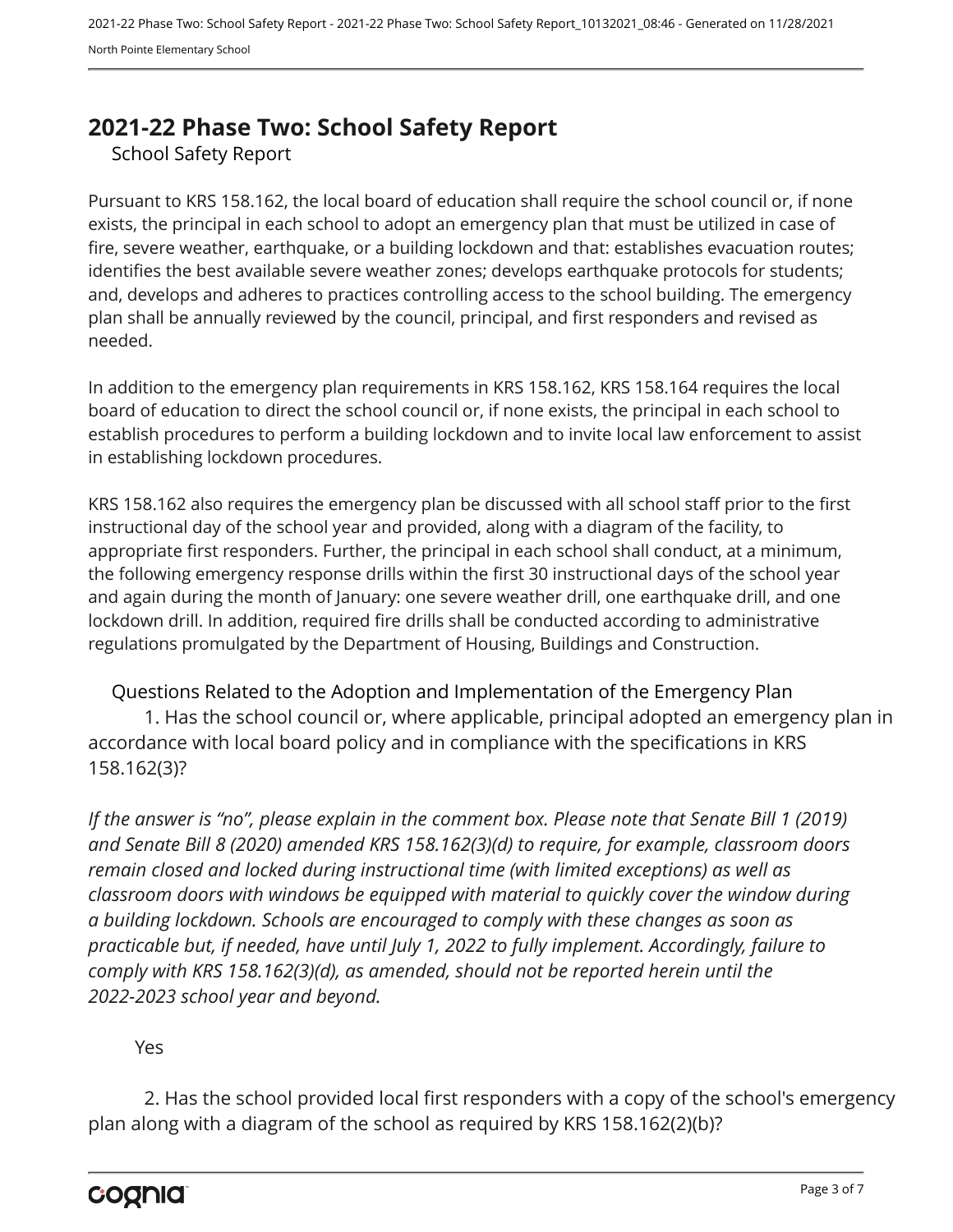*If the answer is "no", please explain in the comment box.*

Yes

3. Has the school posted primary and secondary evacuation routes in each room by any doorway used for evacuation as required by KRS 158.162(3)(a)?

*If the answer is "no", please explain in the comment box.*

Yes

4. Has the school posted the location of severe weather safe zones in each room as required by KRS 158.162(3)(b)?

*If the answer is "no", please explain in the comment box.*

Yes

5. Have practices for students to follow during an earthquake been developed as required by KRS 158.162(3)(c)?

*If the answer is "no", please explain in the comment box.*

Yes

6. Are practices in place to control access to the school building, including but not limited to controlling outside access to exterior doors during the school day; controlling the main entrance of the school with electronically locking doors, a camera, and an intercom system; controlling access to individual classrooms; requiring classroom doors to remain closed and locked during instructional time (with limited exceptions outlined in statute); requiring classroom doors with windows to be equipped with material to quickly cover the windows during a lockdown; requiring all visitors to report to the front office of the building, provide valid identification, and state the purpose of the visit; and providing a visitor's badge to be visibly displayed on a visitor's outer garment as required by KRS 158.162(3)(d)?

*If the answer is "no", please explain in the comment box.*

Yes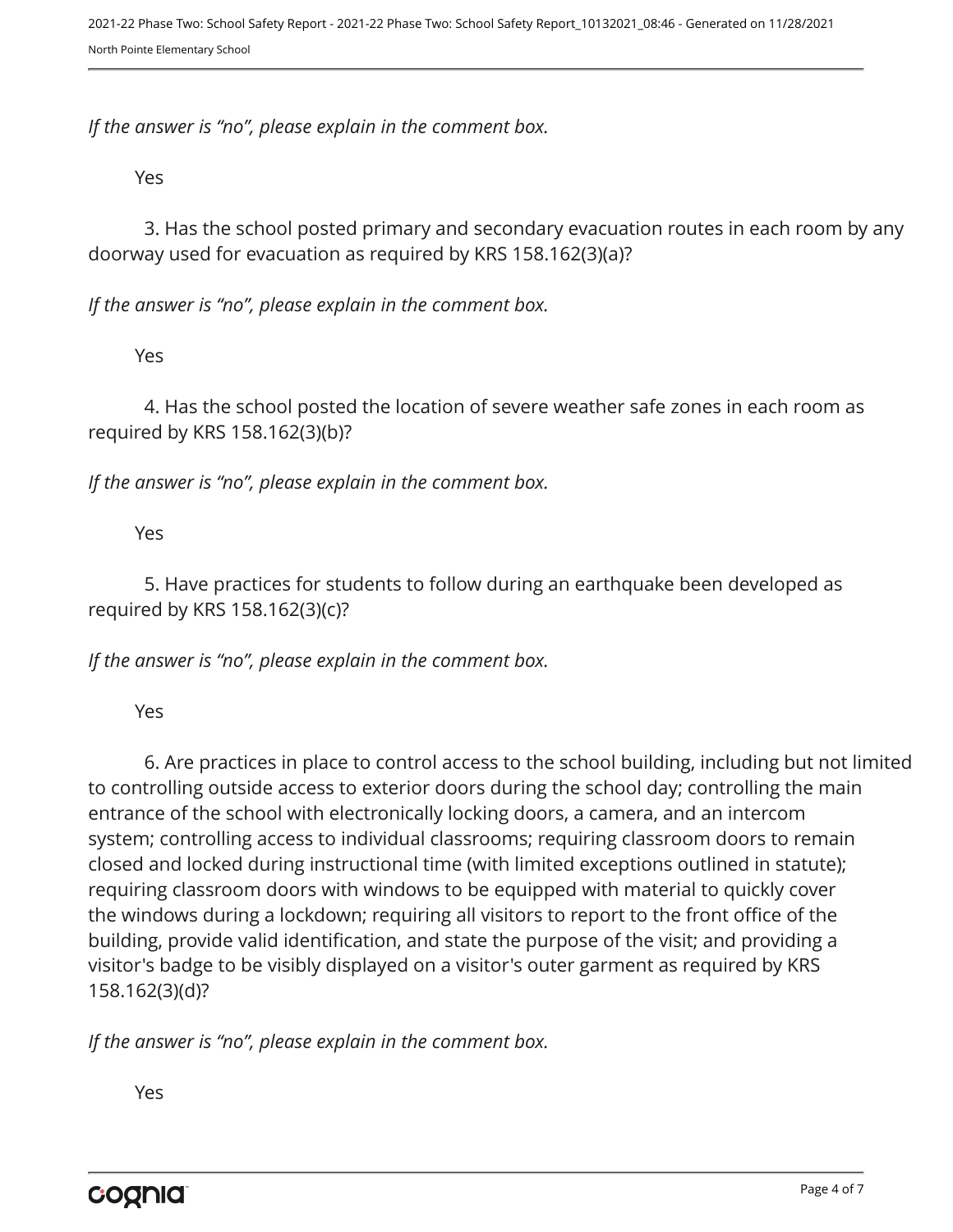7. Was the school's emergency plan reviewed following the end of the prior school year by the school council, principal, and first responders and revised as needed as required by KRS 158.162(2)(c)?

*Please provide the most recent date of review/revision of the school's emergency plan in the comment box. If the answer is "no", please explain in the comment box.* 

Yes

8. Did the principal discuss the emergency plan with **all** school staff prior to the first instructional day of the current school year and appropriately document the time and date of such discussion as required by KRS 158.162(2)(d)?

*Please provide the date the school completed this discussion in the comment box. If the answer is "no", please explain in the comment box.*

Yes

9. During the first 30 instructional days of the current school year, did the principal conduct at least one severe weather drill, one earthquake drill, and one lockdown drill as required by KRS 158.162(5)?

*If the answer is "no", please explain in the comment box.*

Yes

10. During the month of January during the prior school year, did the principal conduct at least one severe weather drill, one earthquake drill, and one lockdown drill as required by KRS 158.162(5)?

*If the answer is "no", please explain in the comment box.*

Yes

11. Over the immediately preceding twelve months, did the principal conduct fire drills in accordance with administrative regulations promulgated by the Department of Housing, Buildings and Construction as required by KRS 158.162(5)?

*If the school did NOT meet the requirement, respond "no" and please explain further in the comment box.*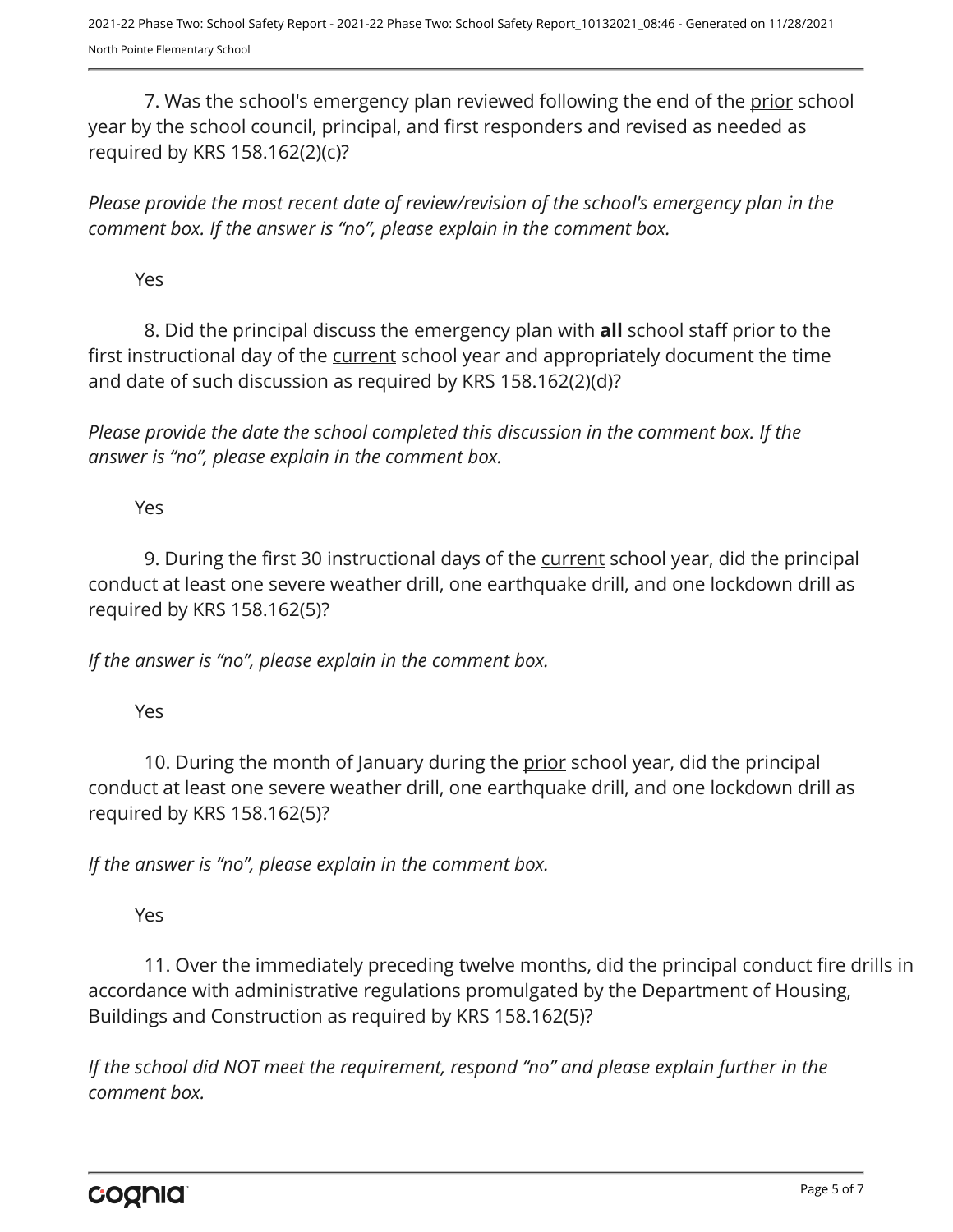2021-22 Phase Two: School Safety Report - 2021-22 Phase Two: School Safety Report\_10132021\_08:46 - Generated on 11/28/2021 North Pointe Elementary School

#### Yes